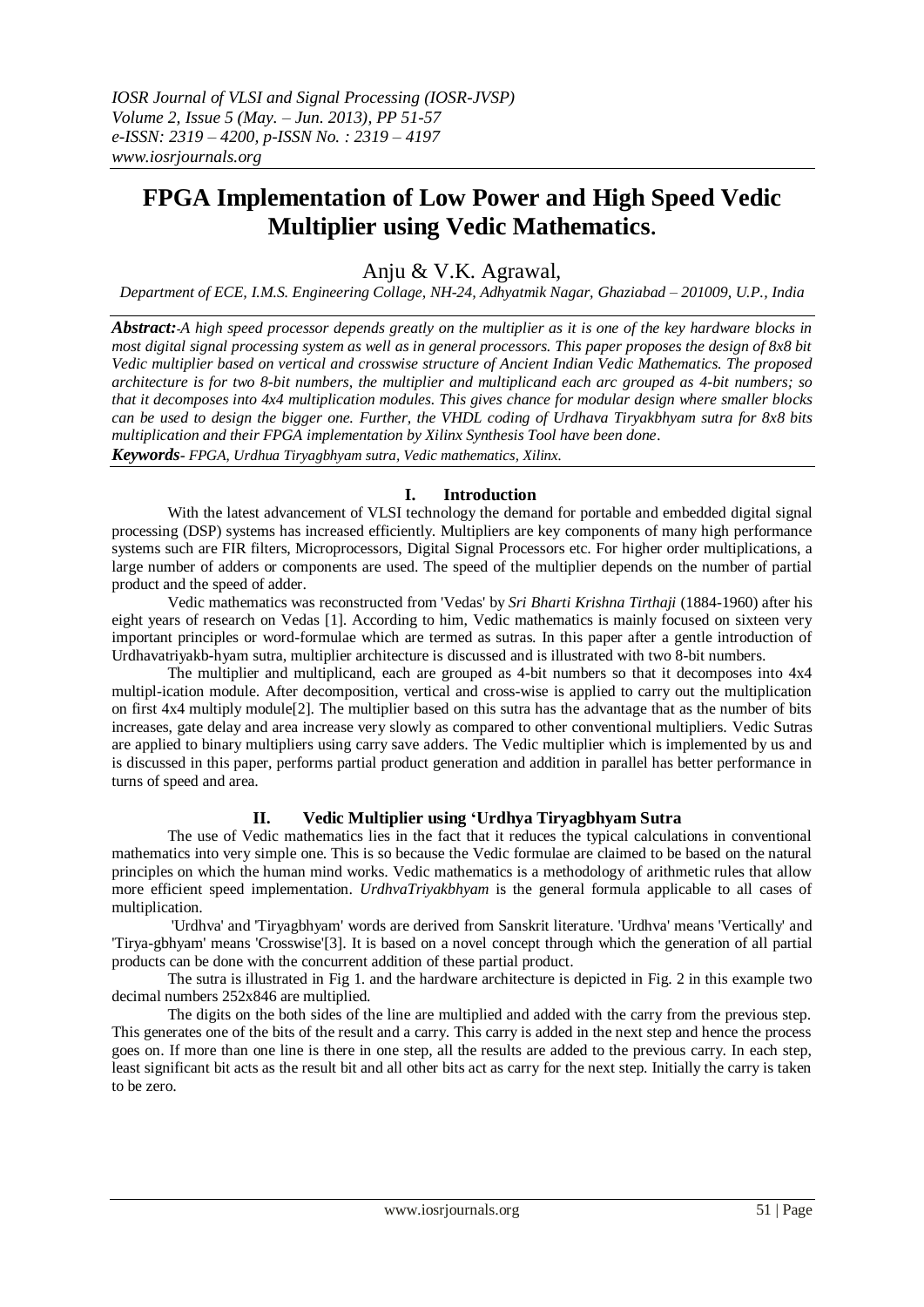#### Example 1: 325x738=239850



Answer: 325x738=239850. Fig. 1 Multiplication of two decimal Numbers by Urdhava Tiryakbhyam



Fig. 2 Urdhava Multiplier Hardware Architechure

 The 'Urdhva Tiryagbhyam' algorithm can be implemented for binary number system in the same way as decimal number system. For the multiplication algorithm, let us consider the multiplication of two 4 bit numbers  $a_3$   $a_2$   $a_1$   $a_0$  and  $b_3$   $b_2$   $b_1$   $b_0$ . As the result of this multiplication of two 4 bit, we express it as  $c_7$   $r_6$   $r_5$   $r_4$   $r_3$   $r_2$   $r_1$   $r_0$ .

Least significant bit  $r_0$  is obtained by multiplying the least significant bits of the multiplicand and the multiplier as shown in Fig 3. The digits on both sides of the lines are multiplied and added with the carry from the previous step  $[4 - 7]$ . This generates on the bits of the result  $(r_n)$  and a carry  $(c_n)$ . This carry is added in the next step and thus the process goes on.

Thus the following expressions (I) to (7) are derived:

| $r_0 = a_0 b_0$                                    | (1) |
|----------------------------------------------------|-----|
| $c_1r_1=a_1b_0+a_0b_1$                             | (2) |
| $c_2r_2 = c_1 + a_2b_0 + a_1b_1 + a_0b_2$          | (3) |
| $c_3r_3 = c_2 + a_3b_0 + a_2b_1 + a_1b_2 + a_0b_3$ | (4) |
| $c_4r_4 = c_3 + a_3b_1 + a_2b_2 + a_1b_3$          | (5) |
| $c_5r_5 = c_4 + a_3b_2 + a_2b_3$                   | (6) |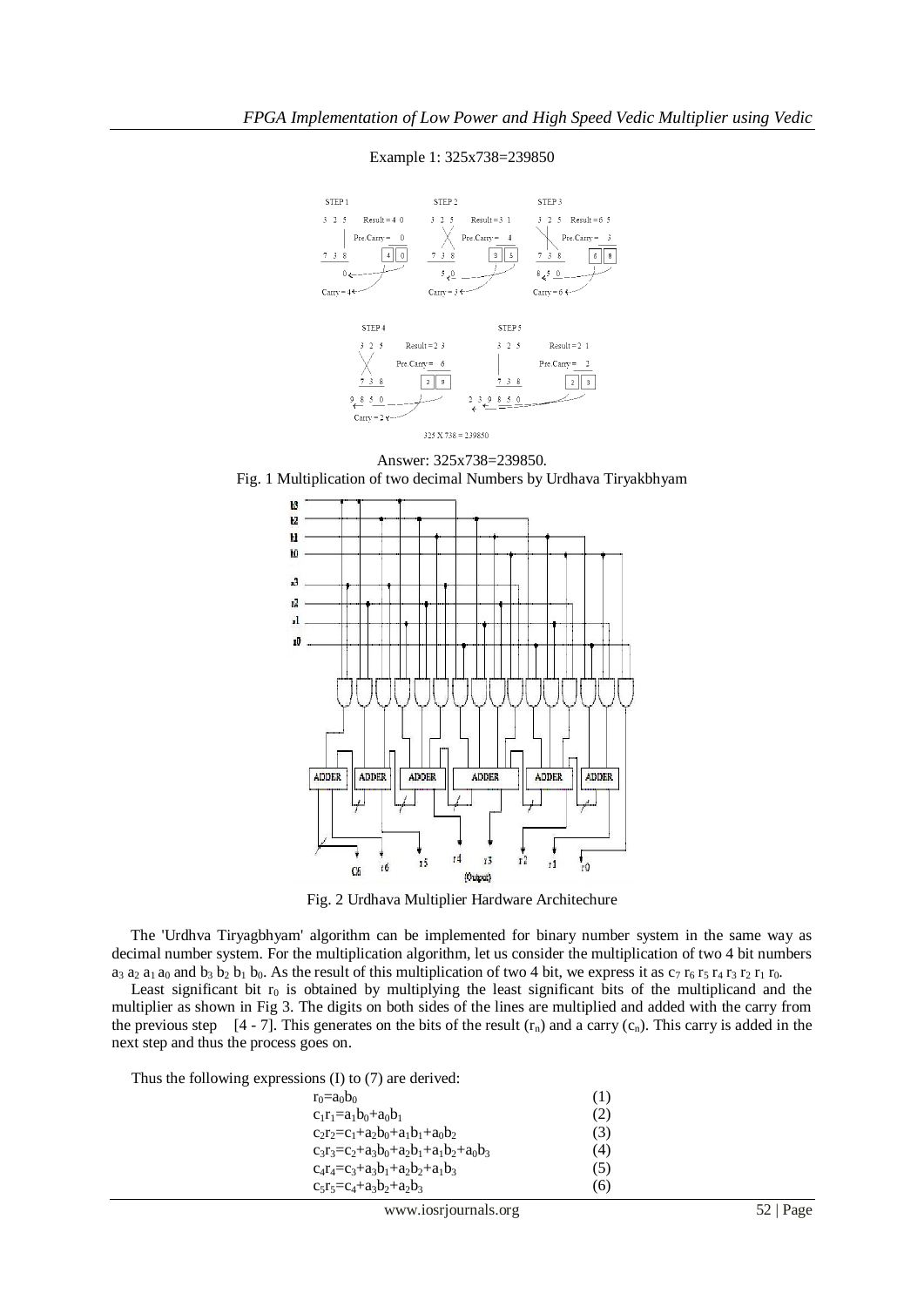$c_6r_6 = c_5 + a_3b_3$  (7)

With  $c_6r_6r_5r_4r_3r_2r_1r_0$  being the final product. Partial products are calculated in parallel and hence the delay involved is just the time it takes for the signal to propagate through the gates.



Fig.3. Line Diagram for Urdahva Multiplication of 2,3 and 4 digits

## **III. The Proposed Multiplier Architecture**

 The hardware architecture of 4x4 and 8x8 bit Vedic multiplier module are displayed in the below sections. Here UrdhvaTiryagbhyam (vertically and crosswise) sutra is used to propose such architecture for the multiplication of two binary numbers. The beauty of Vedic multiplier is that here partial product generations and additions are done concurrently. Hence it is well adapted to parallel processing. The feature makes it more attractive for binary multiplications. This in turn reduces delay, which is the primary motivations behind this work.

## 3.1. **Vedic Multiplier for 4x4 bit module.**

 The 4x4 bit Vedic multiplier module is implemented using four 2x2 bit Vedic multiplier modules. Let's analyze 4x4 multiplications say  $A=A_3A_2A_1A_0$  and  $B=B_3B_2B_1B_0$ . The output line for the multiplication results is  $=$ S<sub>7</sub>S<sub>6</sub>S<sub>5</sub>S<sub>4</sub>S<sub>3</sub>S<sub>2</sub>S<sub>1</sub>S<sub>0</sub>. Let's divide A and B into two parts say A<sub>3</sub>A<sub>2</sub>&A<sub>1</sub>A<sub>0</sub> for A and B<sub>3</sub>B<sub>2</sub> & B<sub>1</sub>B<sub>0</sub> for B using the fundamental of Vedic multiplication, taking two bit at a time and using 2 bit multiplier block, we can have the following structure for multiplication as shown in Fig. 4.



Fig 4: Algorithm of 4x4 bit Vedic Multiplier.

Each block as shown above is  $2x2$  bit Vedic multiplier. First  $2x2$  bit multiplier inputs are  $A_1A_0$  and  $B_1B_0$ . The last block is 2x2 bit multiplier with inputs  $A_3A_2$  and  $B_3B_2$ . The middle one shows two 2x2 bit multiplier with inputs  $A_3A_2$  &B<sub>1</sub>B<sub>0</sub>and  $A_1A_0$  & B<sub>3</sub>B<sub>2</sub>. So the final result of multiplication, which is of 8 bit,  $S_7S_6S_5S_4 S_3S_2S_1S_0$  to understand the concept, the Block diagram of  $4x4$  bit Vedic multiplier is shown in Fig 4.To get final product  $(S_7S_6S_5S_4S_3S_2S_1S_0)$  four 2x2 bit Vedic multiplier and three 4-bit Ripple-Carry (RC) adders are required.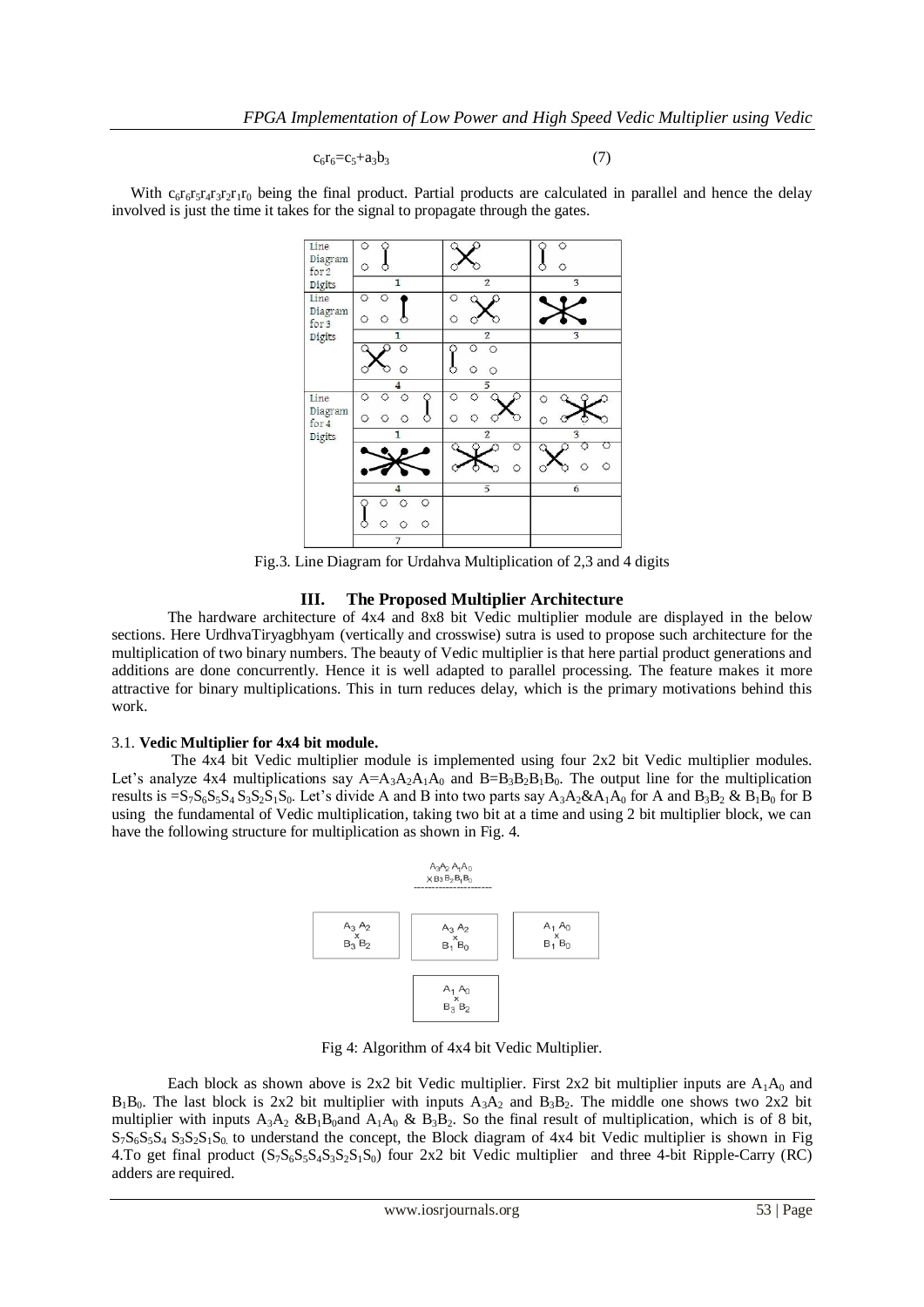The proposed Vedic multipliers can be used to reduce delay. Early literature speaks about Vedic multiplier based on array multiplier structures. On the other hand, we proposed a new architecture, which is efficient in terms of speed. The arrangements of RC Adders showed in Fig. 5 helps us to reduce delay. Interestingly, 8x8 Vedic multiplier modules are implemented easily by using four 4x4 multiplier modules[8-10].



Fig. 5 Block Diagram of 4x4 bit Vedic Multiplier.

## **3.2. Vedic Multiplier for 8x8 bit module.**

 The 8x8 bit Vedic multiplier module as shown in block diagram in Fig.6 can be easily implemented by using four 4x4 bit Vedic multiplier module. Let's analyze 8x8 multiplications say  $A=A_7A_6A_5A_4A_3A_2A_1A_0$  and  $B=B_7B_6$   $B_5$   $B_4$   $B_3B_2B_1B_0$ . The output line for the multiplications result will be of 16 bits as  $=$ S<sub>15</sub>S<sub>14</sub>S<sub>13</sub>S<sub>12</sub>S<sub>11</sub>S<sub>10</sub>S<sub>9</sub>S<sub>2</sub>S<sub>2</sub>S<sub>2</sub>S<sub>2</sub>S<sub>2</sub>S<sub>1</sub>S<sub>0</sub>, Lets divide A and B into two parts; say the 8 bit multiplicand A can be decomposed into pair of 4, bits AH-AL. Similarly multipli-cand B can be decomposed in BH-BL. The 16 Bit product can be written:

#### P=AxB=(AH-AL)x(BH-BL)  $=AHxBH+(AHxBL+ALxBH)+ALxB L$ .

 Using the fundamental of Vedic multiplication, taking four bits at a time and using 4 bit multiplier block we can perform the multiplication. The outputs of 4x4 bit multipliers are added accordingly to obtain the final product [11-13]. Here total three 8 bit Ripple-Carry Adders are required as shown in Fig 6.



Fig 6: Block Diagram of 8x8 bit Vedic Multiplier.

## **IV. Design Verification and Implementation**

 In this work, 8x8 bit Vedic multiplier is designed in VHDL (very High speed Integrated Circuits Hardware Description Language) Logic Synthesis and Simulation is done in Xilinx ISE 8.2 i – Project Navigator and Isim simulator integrated in the Xilinx package. The perfor-mance of circuit is evaluated on the Xilinx device family, Spartan 2, XC2550 and package TQ144. The summary of the device description of the vertex FPGA used is explained in the table 1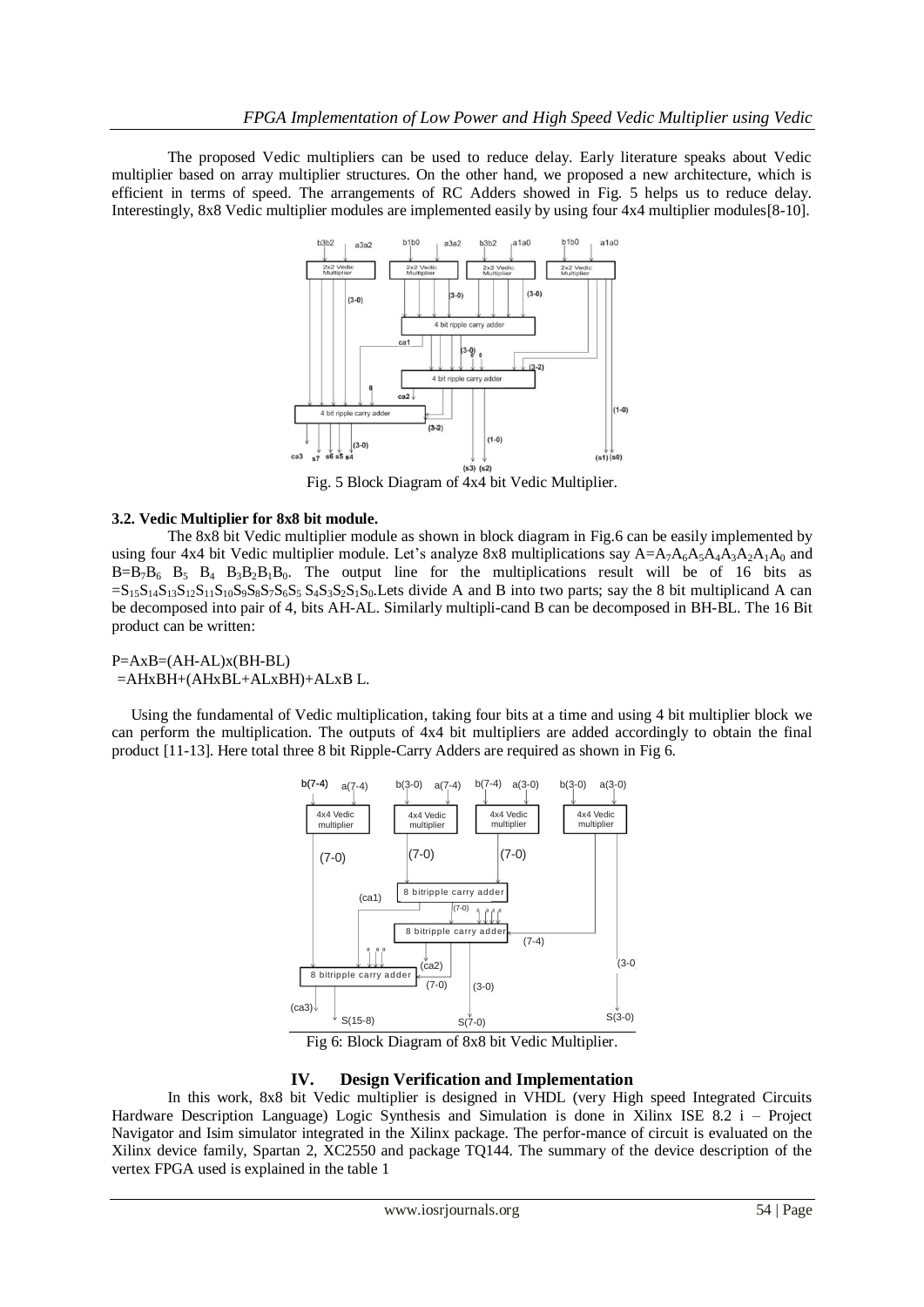| Table 1: Summary of FPGA Features |               |  |
|-----------------------------------|---------------|--|
| <b>Device Family</b>              | <b>Vertex</b> |  |
| Device                            | XC 2550       |  |
| Package                           | TO 144        |  |
| Speed Grade                       | -6            |  |

## **4.1. Simulation Results**

After the successful compilation the RTL view generated is shown in Fig. 7(a) and 7(b).

Fig. 8 and Fig. 9: show the simulation result of 8x8 bit Vedic multiplier for unsigned binary and decimal number respectively .

 Fig 8(a) and 8(b) show the simulation result, when multiplicand Vedic\_mult 8x8/multi is =111111111 (255) and the multiplier Vedic\_mult 8x8/mplic is=111111111 (255). The results of 16-bit output is obtained, Vedic\_mult 8x8/p-out =111111100000001 (65025)

 Fig 9(a) and Fig 9(b) show the simulation result of binary and decimal respectively. The 8 bit operands are unsigned and the product of 000011111 (15) x 000011111 (15) = 0000000011100001 (255).





 $\overline{7(b)}$ 



| /vedic_mult8x8/dk                      |                  |                  |
|----------------------------------------|------------------|------------------|
| <b>F-C</b> /vedic_mult8x8/mplicand_in  | 11111111         | 11111111         |
| <b>F-C</b> /vedic_mult8x8/mplier_in    | 11111111         | mmu              |
| $\blacktriangleright$ /vedic_mult8x8/p | 11100001         | 11100001         |
| <b>T-</b> /vedic_mult8x8/p1            | 11100001         | 11100001         |
| <b>F-</b> /vedic_mult8x8/p2            | 11100001         | 11100001         |
| <b>D-</b> / /vedic_mult8x8/p3          | 11100001         | 11100001         |
| yedic_mult8x8/p_out                    | 1111111000000001 | 1111111000000001 |
| <b>F-</b> /vedic_mult8x8/statet        | 0101             | 0101             |
| Madic multRyRistate                    | <b>Instit</b>    | In 11            |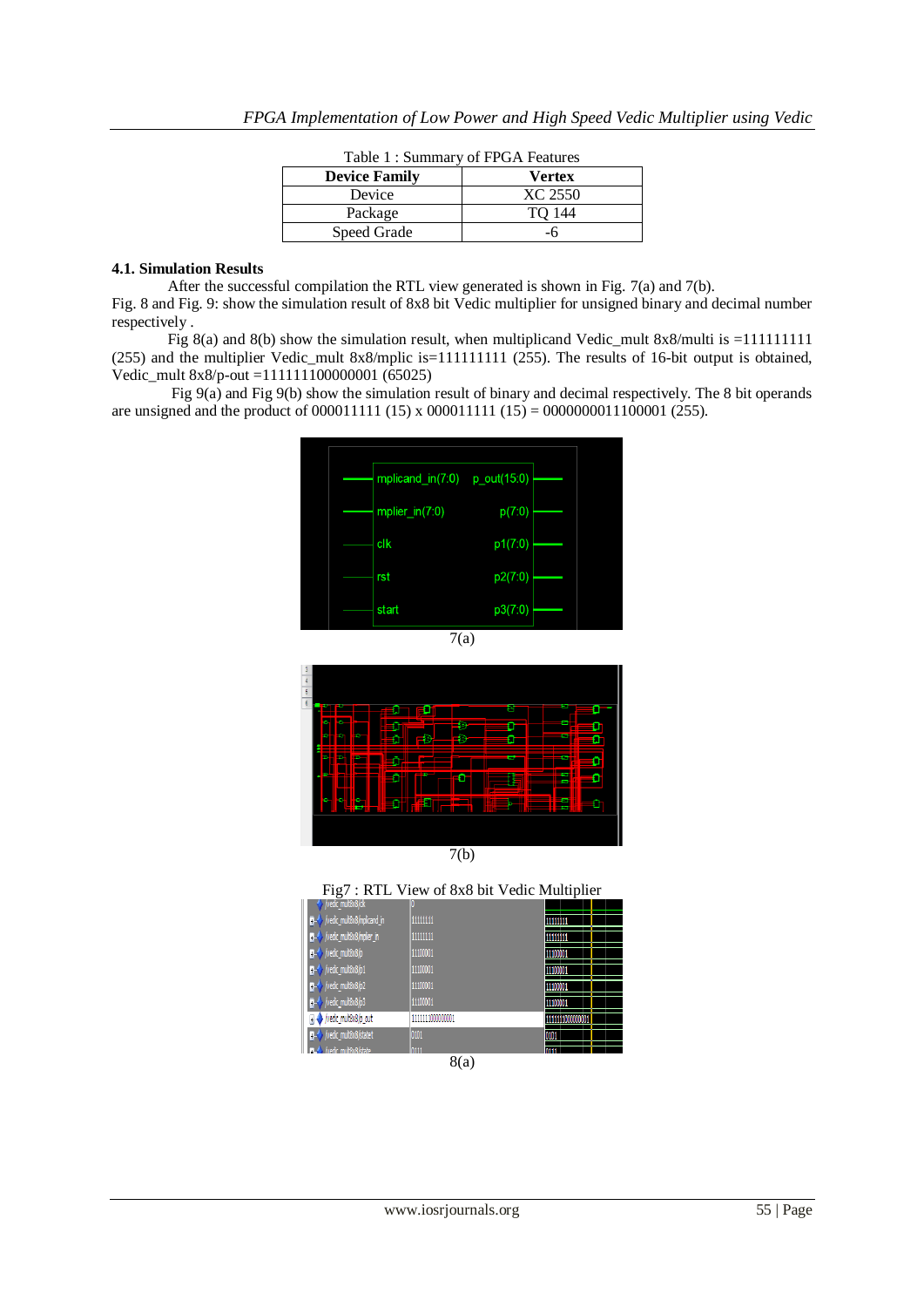| <b>IF-S</b> /vedic_mult8x8/mplicand_in | 1255  | 255   |  |
|----------------------------------------|-------|-------|--|
| Nedic_mult8x8/mplier_in                | 255   | 255   |  |
| <b>T-</b> /vedic_mult8x8/p             | 225   | 225   |  |
| Medic_mult8x8/p1                       | 225   | 225   |  |
| <b>T-</b> /vedic_mult8x8/p2            | 225   | 225   |  |
| /vedic_mult8x8/p3                      | 225   | 225   |  |
| /vedic_mult8x8/p_out                   | 65025 | 65025 |  |
| Jin Alberta                            |       |       |  |
| 8(b)                                   |       |       |  |

Fig. 8 Simulation waveforms of 8x8 bit Vedic Multiplier for multiplier : For multiplicand = 11111111 (255) and multiplier =  $1111111 (255)$ 

| <b>Lenie Tushnoodomus</b><br>hedic_mult8x8/dk |          |               |  |
|-----------------------------------------------|----------|---------------|--|
| N- / /vedic_mult8x8/mplicand_in               | 15       | 15            |  |
| /vedic_mult8x8/mplier_in<br>H                 | 15       | 15            |  |
| /vedic_mult8x8/p_out<br>$\frac{1}{2}$         | 225      | 1225          |  |
| / /vedic_mult8x8/p<br>H                       | 11100001 | 0010[11100001 |  |
| <b>H-V</b> /vedic_mult8x8/p1                  | 00000000 | 00000000      |  |
| T- / /vedic_mult8x8/p2                        | 00000000 |               |  |

9(a)

| <b><i>peuc_muoxonsi</i></b>       |                  |               |  |  |
|-----------------------------------|------------------|---------------|--|--|
| //edic_mult8x8/start              |                  |               |  |  |
| hedic_mult8x8/dk                  |                  |               |  |  |
| B-V /vedic_mult8x8/mplicand_in    | 00001111         | 00001111      |  |  |
| <b>B-4</b> /vedc_mult8x8/mpler_in | 00001111         | XXXIII        |  |  |
| <b>C-V</b> /redc_mult3x8/p_out    | 0000000011100001 | 0000000000000 |  |  |
| /vedic_mult8x8/p                  | 11100001         |               |  |  |
| hedir miliAvRIn1                  | mmmm             | MMMM          |  |  |
| 9(b)                              |                  |               |  |  |

Fig. 9 Simulation waveforms of 8x8 bit Vedic Multiplier for multiplier : For multiplicand = 00001111 (15) and multiplier =  $00001111(15)$ 

## **4.2 Synthesis Results**

Table.2 below shows the Synthesis report of the Vedic multiplier with the logic resource utilization.

| Table . 2 Synthesis Result                    |            |                 |                    |
|-----------------------------------------------|------------|-----------------|--------------------|
| Device utilization Summary (estimated values) |            |                 |                    |
| Logic utilization                             | <b>use</b> | <b>Availabl</b> | <b>Utilization</b> |
|                                               | d          | e               |                    |
| Number of Slices                              | 174        | 192             | 90%                |
| Number of slice Flip Flop                     | 133        | 384             | 34%                |
| Number of 4 input LUTs;                       | 326        | 384             | 84%                |
| Number of Bounded 10 Bs;                      | 67         | 90              | 77%                |
| Number of GCLKs                               |            | 4               | 25%                |

 Synthesis was done using Xilinx ISE 8.21. The device chosen for synthesis is 2s15cs144-6. The Computation path delay for proposed 8x8 bit Vedic multiplier is found to be 8. 460 ns.

 The power consumption was measured by using Xpower option available in project Navigator in ISE 6.1 Power consumption is 9.29 mW. Total memory usage is 166744 Kilobytes.

## **V. Conclusion**

 This paper presents an efficient method of multiplication (UrdhvaTiryakbhyam) Sutra's based on Vedic mathematics. It gives us method for hierarchical multiplier design and clearly indicates the computational advantages offered by Vedic methods.

 The Computational path delay for proposed 8x8 bit Vedic multiplier is found to be lesser then the conventional multiplier. Hence our motivation to reduce delay is finally fulfilled. Vedic multiplier has less